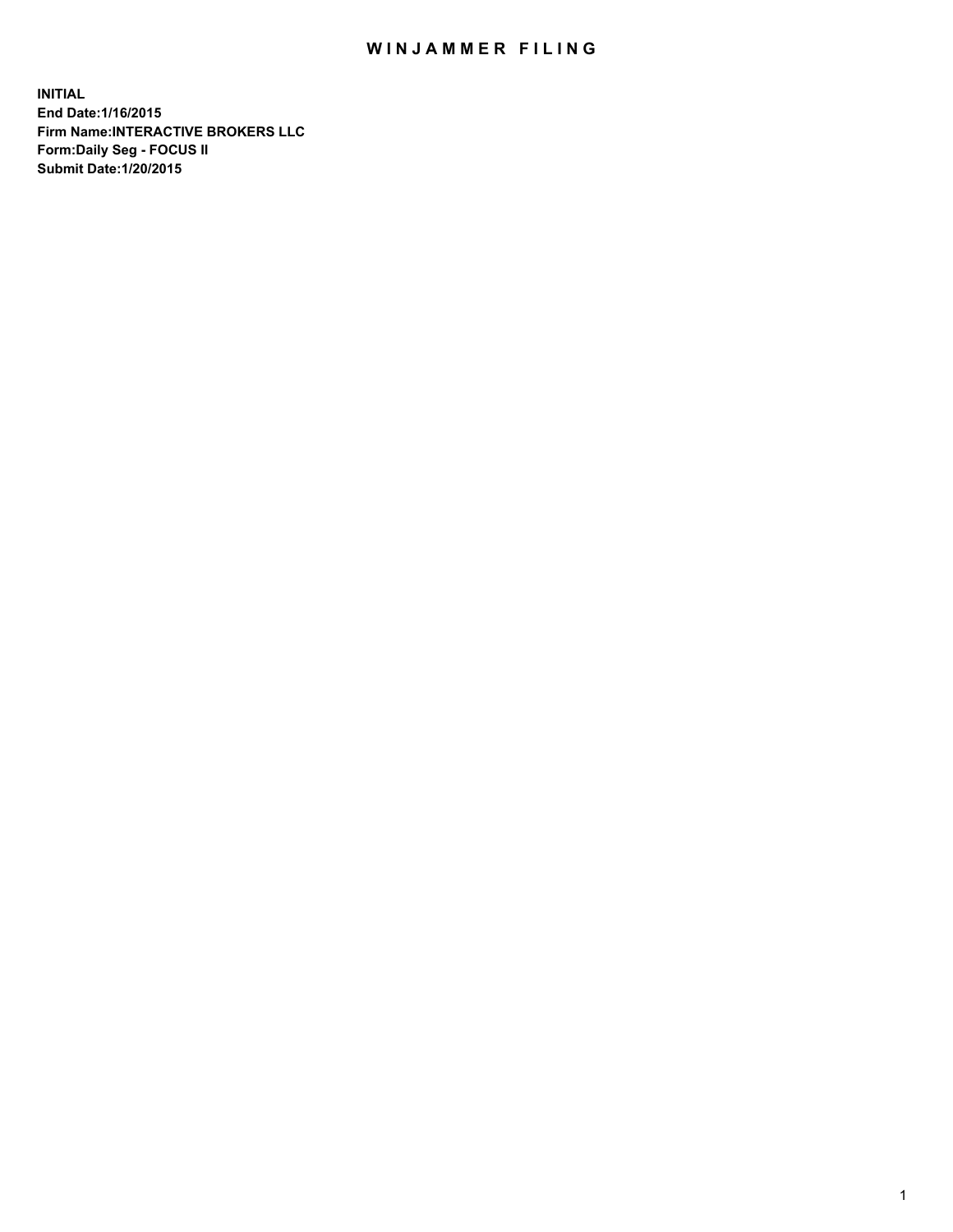## **INITIAL End Date:1/16/2015 Firm Name:INTERACTIVE BROKERS LLC Form:Daily Seg - FOCUS II Submit Date:1/20/2015 Daily Segregation - Cover Page**

| Name of Company                                                                   | <b>INTERACTIVE BROKERS LLC</b>                     |
|-----------------------------------------------------------------------------------|----------------------------------------------------|
| <b>Contact Name</b>                                                               | <b>Michael Ellman</b>                              |
| <b>Contact Phone Number</b>                                                       | 203-422-8926                                       |
| <b>Contact Email Address</b>                                                      | mellman@interactivebrokers.co                      |
|                                                                                   | $\underline{\mathbf{m}}$                           |
| FCM's Customer Segregated Funds Residual Interest Target (choose one):            |                                                    |
| a. Minimum dollar amount: ; or                                                    | $\overline{\mathbf{0}}$                            |
| b. Minimum percentage of customer segregated funds required:% ; or                | 0                                                  |
| c. Dollar amount range between: and; or                                           | 155,000,000 245,000,000                            |
| d. Percentage range of customer segregated funds required between:% and%.         | 00                                                 |
| FCM's Customer Secured Amount Funds Residual Interest Target (choose one):        |                                                    |
| a. Minimum dollar amount: ; or                                                    | $\overline{\mathbf{0}}$                            |
| b. Minimum percentage of customer secured funds required:% ; or                   | 0                                                  |
| c. Dollar amount range between: and; or                                           | 80,000,000 120,000,000                             |
| d. Percentage range of customer secured funds required between:% and%.            | 00                                                 |
| FCM's Cleared Swaps Customer Collateral Residual Interest Target (choose one):    |                                                    |
| a. Minimum dollar amount: ; or                                                    |                                                    |
| b. Minimum percentage of cleared swaps customer collateral required:% ; or        | $\overline{\mathbf{0}}$<br>$\overline{\mathbf{0}}$ |
| c. Dollar amount range between: and; or                                           |                                                    |
| d. Percentage range of cleared swaps customer collateral required between:% and%. | 0 <sub>0</sub>                                     |
|                                                                                   | 0 <sub>0</sub>                                     |
| Current ANC:on                                                                    | 2,548,347,625 16-JAN-2015                          |
| <b>Broker Dealer Minimum</b>                                                      | 288,919,567                                        |
| Debit/Deficit - CustomersCurrent AmountGross Amount                               |                                                    |
| Domestic Debit/Deficit                                                            | 6,210,790                                          |
| Foreign Debit/Deficit                                                             | 155,693,240 0                                      |
| Debit/Deficit - Non CustomersCurrent AmountGross Amount                           |                                                    |
| Domestic Debit/Deficit                                                            | 0 <sub>0</sub>                                     |
| Foreign Debit/Deficit                                                             | 0 <sub>0</sub>                                     |
| Proprietary Profit/Loss                                                           |                                                    |
| Domestic Profit/Loss                                                              | $\overline{\mathbf{0}}$                            |
| Foreign Profit/Loss                                                               | $\underline{\mathbf{0}}$                           |
| Proprietary Open Trade Equity                                                     |                                                    |
| Domestic OTE                                                                      | <u>0</u>                                           |
| Foreign OTE                                                                       | <u>0</u>                                           |
| <b>SPAN</b>                                                                       |                                                    |
| <b>Customer SPAN Calculation</b>                                                  | 1,152,514,490                                      |
| Non-Customer SPAN Calcualation                                                    | 35,298,234                                         |
| Proprietary Capital Charges                                                       | <u>0</u>                                           |
| Minimum Dollar Amount Requirement                                                 | 20,000,000 [7465]                                  |
| Other NFA Dollar Amount Requirement                                               | 21,299,453 [7475]                                  |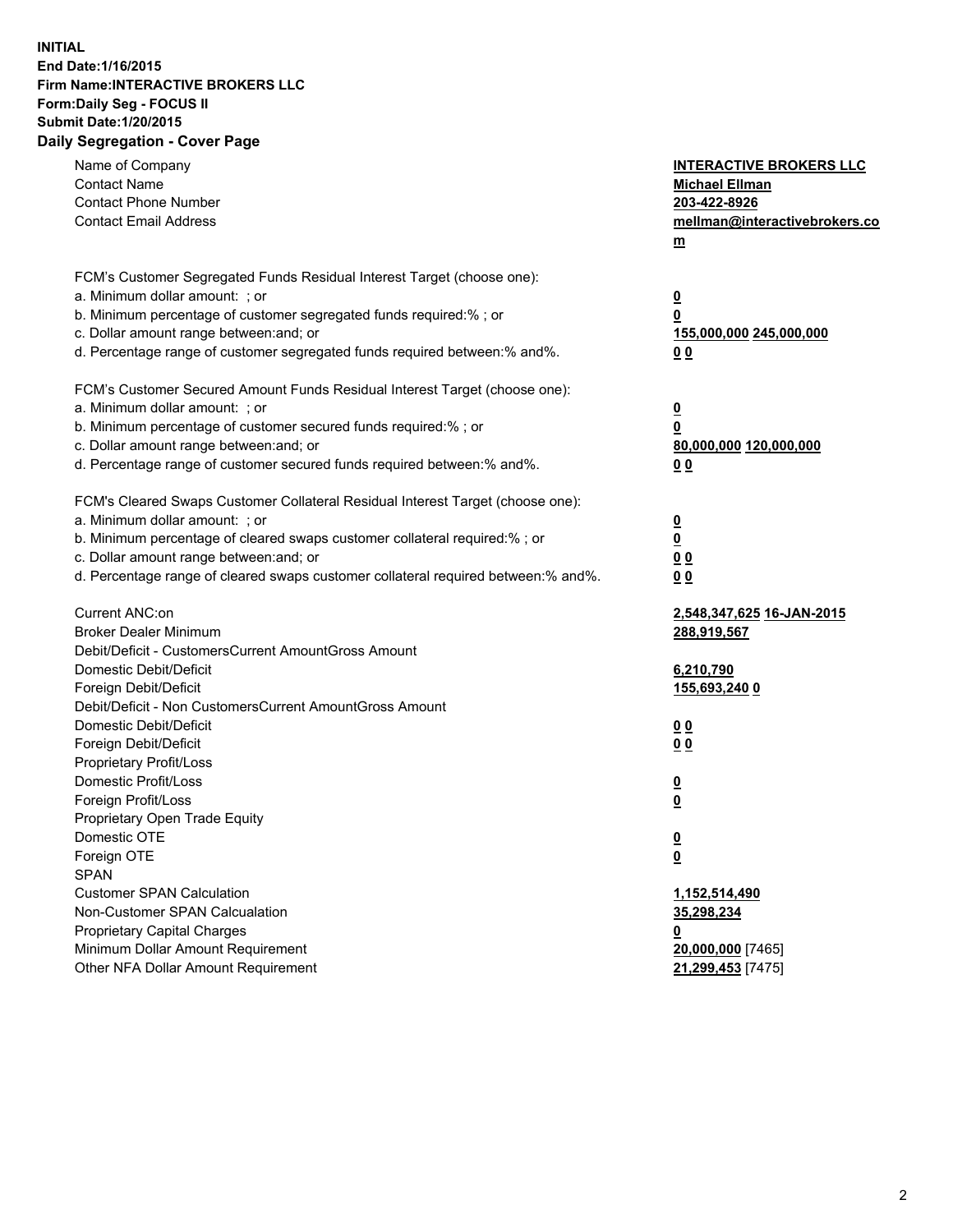## **INITIAL End Date:1/16/2015 Firm Name:INTERACTIVE BROKERS LLC Form:Daily Seg - FOCUS II Submit Date:1/20/2015 Daily Segregation - Secured Amounts**

|     | Foreign Futures and Foreign Options Secured Amounts                                         |                                   |
|-----|---------------------------------------------------------------------------------------------|-----------------------------------|
|     | Amount required to be set aside pursuant to law, rule or regulation of a foreign            | $0$ [7305]                        |
|     | government or a rule of a self-regulatory organization authorized thereunder                |                                   |
| 1.  | Net ledger balance - Foreign Futures and Foreign Option Trading - All Customers             |                                   |
|     | A. Cash                                                                                     | 234,940,666 [7315]                |
|     | B. Securities (at market)                                                                   | $0$ [7317]                        |
| 2.  | Net unrealized profit (loss) in open futures contracts traded on a foreign board of trade   | 27,402,896 [7325]                 |
| 3.  | Exchange traded options                                                                     |                                   |
|     | a. Market value of open option contracts purchased on a foreign board of trade              | 58,588 [7335]                     |
|     | b. Market value of open contracts granted (sold) on a foreign board of trade                | -61,417 [7337]                    |
| 4.  | Net equity (deficit) (add lines 1.2. and 3.)                                                | 262,340,733 [7345]                |
| 5.  | Account liquidating to a deficit and account with a debit balances - gross amount           | 155,693,240 [7351]                |
|     | Less: amount offset by customer owned securities                                            | 0 [7352] 155,693,240 [7354]       |
| 6.  | Amount required to be set aside as the secured amount - Net Liquidating Equity              | 418,033,973 [7355]                |
|     | Method (add lines 4 and 5)                                                                  |                                   |
| 7.  | Greater of amount required to be set aside pursuant to foreign jurisdiction (above) or line | 418,033,973 [7360]                |
|     | 6.                                                                                          |                                   |
|     | FUNDS DEPOSITED IN SEPARATE REGULATION 30.7 ACCOUNTS                                        |                                   |
| 1.  | Cash in banks                                                                               |                                   |
|     | A. Banks located in the United States                                                       | 365,681,255 [7500]                |
|     | B. Other banks qualified under Regulation 30.7                                              | 0 [7520] 365,681,255 [7530]       |
| 2.  | Securities                                                                                  |                                   |
|     | A. In safekeeping with banks located in the United States                                   | $0$ [7540]                        |
|     | B. In safekeeping with other banks qualified under Regulation 30.7                          | 0 [7560] 0 [7570]                 |
| 3.  | Equities with registered futures commission merchants                                       |                                   |
|     | A. Cash                                                                                     | $0$ [7580]                        |
|     | <b>B.</b> Securities                                                                        | $0$ [7590]                        |
|     | C. Unrealized gain (loss) on open futures contracts                                         | $0$ [7600]                        |
|     | D. Value of long option contracts                                                           | $0$ [7610]                        |
|     | E. Value of short option contracts                                                          | 0 [7615] 0 [7620]                 |
| 4.  | Amounts held by clearing organizations of foreign boards of trade                           |                                   |
|     | A. Cash                                                                                     | $0$ [7640]                        |
|     | <b>B.</b> Securities                                                                        | $0$ [7650]                        |
|     | C. Amount due to (from) clearing organization - daily variation                             | $0$ [7660]                        |
|     | D. Value of long option contracts                                                           | $0$ [7670]                        |
|     | E. Value of short option contracts                                                          | 0 [7675] 0 [7680]                 |
| 5.  | Amounts held by members of foreign boards of trade                                          |                                   |
|     | A. Cash                                                                                     | 142,771,852 [7700]                |
|     | <b>B.</b> Securities                                                                        | $0$ [7710]                        |
|     | C. Unrealized gain (loss) on open futures contracts                                         | 12,683,749 [7720]                 |
|     | D. Value of long option contracts                                                           | 58,584 [7730]                     |
|     | E. Value of short option contracts                                                          | -61,414 [7735] 155,452,771 [7740] |
| 6.  | Amounts with other depositories designated by a foreign board of trade                      | $0$ [7760]                        |
| 7.  | Segregated funds on hand                                                                    | $0$ [7765]                        |
| 8.  | Total funds in separate section 30.7 accounts                                               | 521,134,026 [7770]                |
| 9.  | Excess (deficiency) Set Aside for Secured Amount (subtract line 7 Secured Statement         | 103,100,053 [7380]                |
|     | Page 1 from Line 8)                                                                         |                                   |
| 10. | Management Target Amount for Excess funds in separate section 30.7 accounts                 | 80,000,000 [7780]                 |
| 11. | Excess (deficiency) funds in separate 30.7 accounts over (under) Management Target          | 23,100,053 [7785]                 |
|     |                                                                                             |                                   |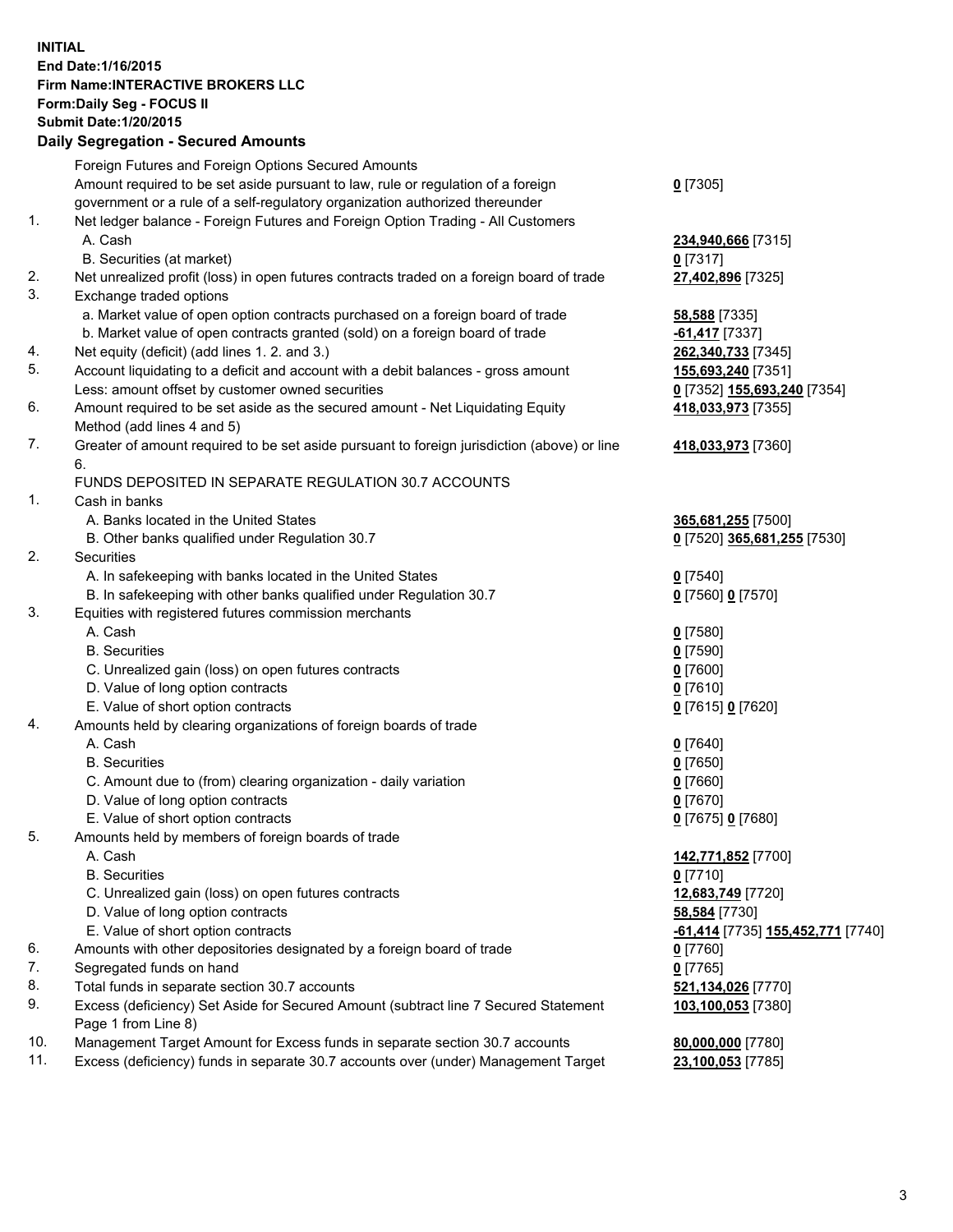**INITIAL End Date:1/16/2015 Firm Name:INTERACTIVE BROKERS LLC Form:Daily Seg - FOCUS II Submit Date:1/20/2015 Daily Segregation - Segregation Statement** SEGREGATION REQUIREMENTS(Section 4d(2) of the CEAct) 1. Net ledger balance A. Cash **2,508,910,003** [7010] B. Securities (at market) **0** [7020] 2. Net unrealized profit (loss) in open futures contracts traded on a contract market **-91,004,495** [7030] 3. Exchange traded options A. Add market value of open option contracts purchased on a contract market **129,170,756** [7032] B. Deduct market value of open option contracts granted (sold) on a contract market **-209,832,585** [7033] 4. Net equity (deficit) (add lines 1, 2 and 3) **2,337,243,679** [7040] 5. Accounts liquidating to a deficit and accounts with debit balances - gross amount **6,210,790** [7045] Less: amount offset by customer securities **0** [7047] **6,210,790** [7050] 6. Amount required to be segregated (add lines 4 and 5) **2,343,454,469** [7060] FUNDS IN SEGREGATED ACCOUNTS 7. Deposited in segregated funds bank accounts A. Cash **467,672,540** [7070] B. Securities representing investments of customers' funds (at market) **1,127,124,216** [7080] C. Securities held for particular customers or option customers in lieu of cash (at market) **0** [7090] 8. Margins on deposit with derivatives clearing organizations of contract markets A. Cash **25,593,742** [7100] B. Securities representing investments of customers' funds (at market) **101,045,262** [7110] C. Securities held for particular customers or option customers in lieu of cash (at market) **0** [7120] 9. Net settlement from (to) derivatives clearing organizations of contract markets **-1,539,935** [7130] 10. Exchange traded options A. Value of open long option contracts **1,415,561** [7132] B. Value of open short option contracts **-11,053,706** [7133] 11. Net equities with other FCMs A. Net liquidating equity **-73,332,760** [7140] B. Securities representing investments of customers' funds (at market) **915,395,030** [7160] C. Securities held for particular customers or option customers in lieu of cash (at market) **0** [7170] 12. Segregated funds on hand **0** [7150] 13. Total amount in segregation (add lines 7 through 12) **2,552,319,950** [7180] 14. Excess (deficiency) funds in segregation (subtract line 6 from line 13) **208,865,481** [7190] 15. Management Target Amount for Excess funds in segregation **155,000,000** [7194]

16. Excess (deficiency) funds in segregation over (under) Management Target Amount Excess

**53,865,481** [7198]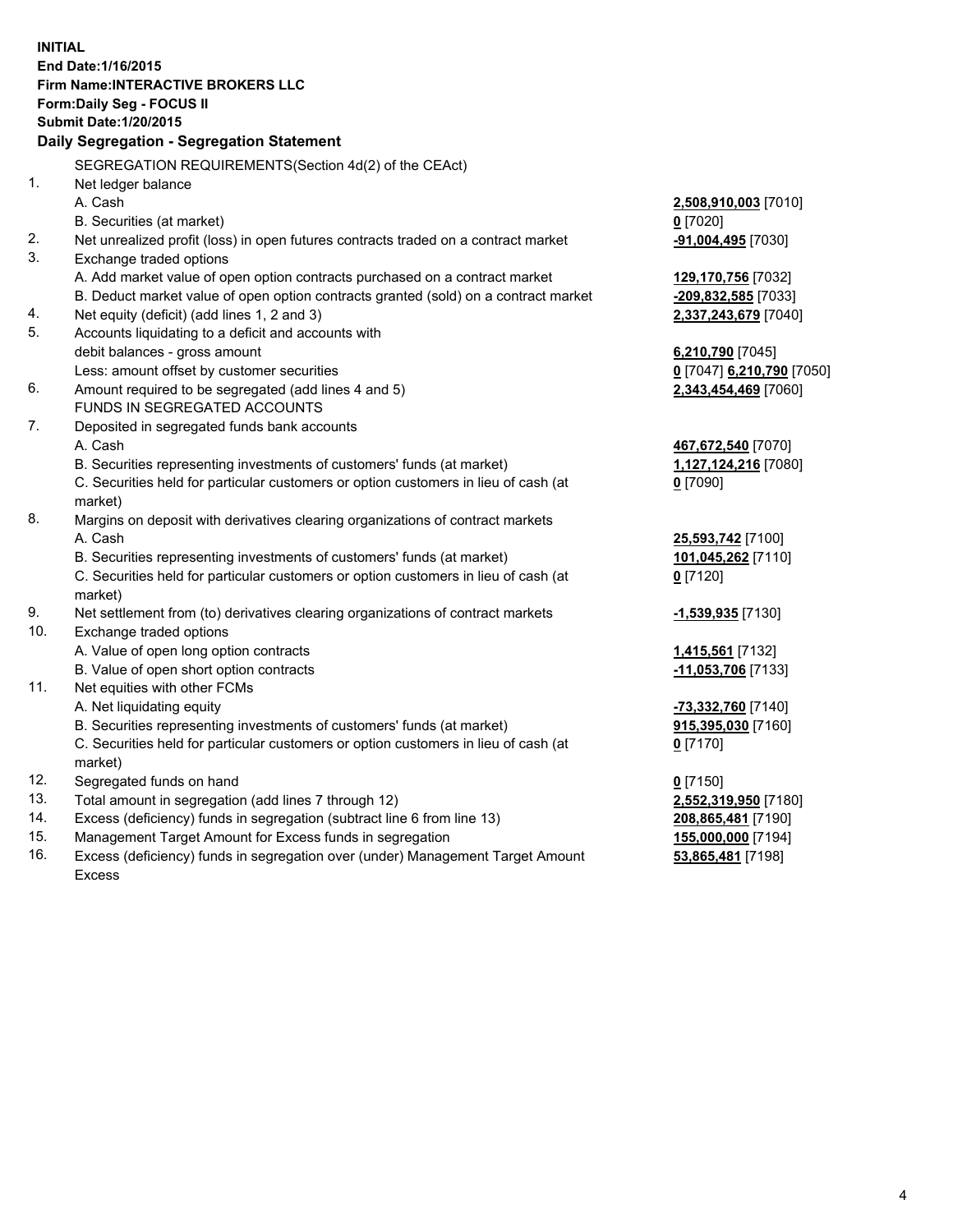## **INITIAL End Date:1/16/2015 Firm Name:INTERACTIVE BROKERS LLC Form:Daily Seg - FOCUS II Submit Date:1/20/2015 Daily Segregation - Supplemental**

| $\blacksquare$           | Total gross margin deficiencies - Segregated Funds Origin                              | 1,056,708 [9100] |
|--------------------------|----------------------------------------------------------------------------------------|------------------|
| $\blacksquare$           | Total gross margin deficiencies - Secured Funds Origin                                 | 250,515 [9101]   |
| $\blacksquare$           | Total gross margin deficiencies - Cleared Swaps Customer Collateral Funds Origin       | $0$ [9102]       |
| $\blacksquare$           | Total gross margin deficiencies - Noncustomer and Proprietary Accounts Origin          | $0$ [9103]       |
| $\blacksquare$           | Total number of accounts contributing to total gross margin deficiencies - Segregated  | 10 [9104]        |
|                          | Funds Origin                                                                           |                  |
| $\blacksquare$           | Total number of accounts contributing to total gross margin deficiencies - Secured     | 4 [9105]         |
|                          | Funds Origin                                                                           |                  |
| $\overline{\phantom{a}}$ | Total number of accounts contributing to the total gross margin deficiencies - Cleared | $0$ [9106]       |
|                          | Swaps Customer Collateral Funds Origin                                                 |                  |
| $\blacksquare$           | Total number of accounts contributing to the total gross margin deficiencies -         | $0$ [9107]       |
|                          | Noncustomer and Proprietary Accounts Origin                                            |                  |
| $\blacksquare$           | Upload a copy of the firm's daily margin report the FCM uses to issue margin calls     |                  |
|                          | which corresponds with the reporting date.                                             |                  |

01.16.2015 Commodity Margin Deficiency Report.xls